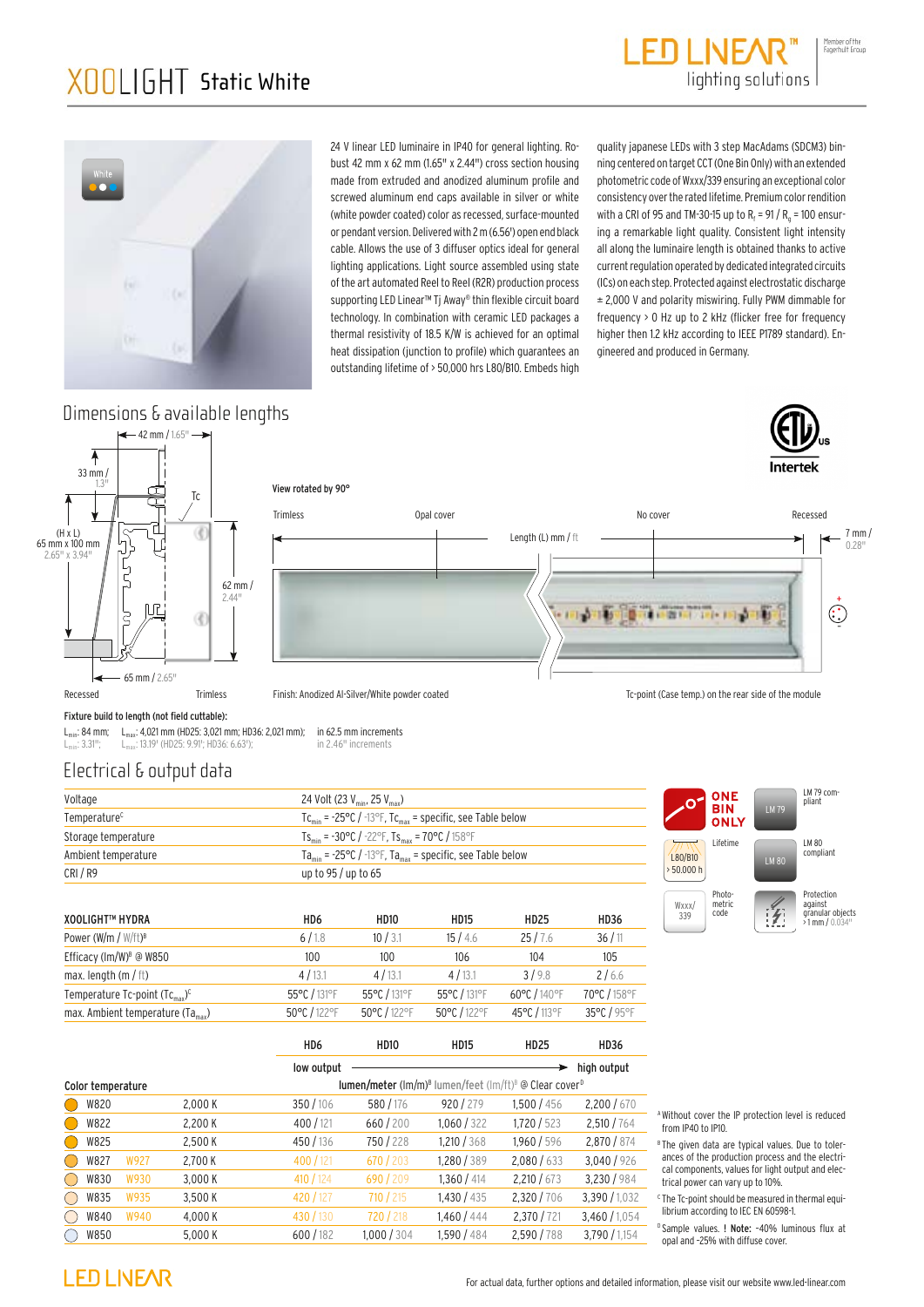## Order code

| Your order code                                                                                                                                                       | XOOLIGHT HYD | HD          | W              |    |  |  | P | without cover <sup>E</sup> | $90^\circ$                                           |
|-----------------------------------------------------------------------------------------------------------------------------------------------------------------------|--------------|-------------|----------------|----|--|--|---|----------------------------|------------------------------------------------------|
| Order code example                                                                                                                                                    | XOOLIGHT HYD | <b>HD25</b> | W <sub>8</sub> | 27 |  |  |   |                            | $60^\circ$                                           |
| LED tape                                                                                                                                                              |              |             |                |    |  |  |   | Clear cover <sup>E</sup>   | $30^\circ$<br>$90^\circ$<br>$60^\circ$<br>$30^\circ$ |
| Color rendering<br>Color temperature                                                                                                                                  |              |             |                |    |  |  |   | Diffuse cover <sup>E</sup> | $90^\circ$<br>$60^\circ$                             |
|                                                                                                                                                                       |              |             |                |    |  |  |   |                            | $30^\circ$                                           |
|                                                                                                                                                                       |              |             |                |    |  |  |   | Opal cover <sup>E</sup>    | $90^\circ$<br>$60^\circ$                             |
| Length<br>L <sub>min</sub> : 84 mm (3.31"); L <sub>max</sub> : 4,021 mm (13.19');<br>HD25: 3,021 mm (9.91');<br>HD36: 2,021 mm (6.63'); in 62.5 mm (2.46") increments |              |             |                |    |  |  |   |                            | $30^\circ$<br>E DIN 5040:A50                         |
| Housing material                                                                                                                                                      |              |             |                |    |  |  |   |                            |                                                      |
| Cover options (DIN 5040:A50)                                                                                                                                          |              |             |                |    |  |  |   |                            |                                                      |
|                                                                                                                                                                       |              |             |                |    |  |  |   |                            |                                                      |
| Cable feed                                                                                                                                                            |              |             |                |    |  |  |   |                            |                                                      |
|                                                                                                                                                                       |              |             |                |    |  |  |   |                            |                                                      |
| Trim                                                                                                                                                                  |              |             |                |    |  |  |   |                            |                                                      |
| <b>Ingress Protection</b>                                                                                                                                             |              |             |                |    |  |  |   |                            |                                                      |
|                                                                                                                                                                       |              |             |                |    |  |  |   |                            |                                                      |
| *Dot free with HD LED tapes                                                                                                                                           |              |             |                |    |  |  |   |                            |                                                      |

## Please choose your accessories